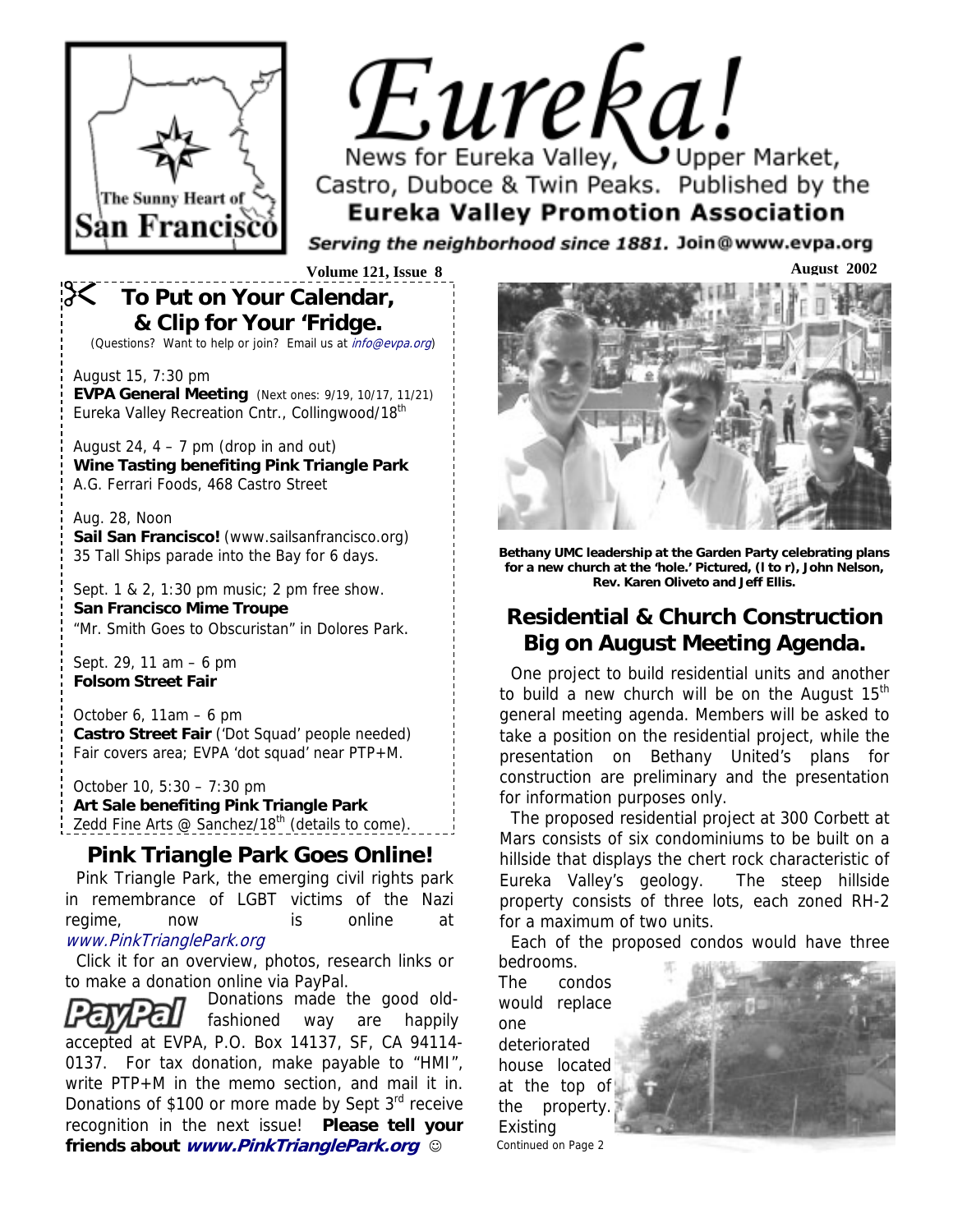#### Continued from Page 1

nearby houses consist of a mixture of older singlefamily homes on Mars, a large newer home next door, and a multi-unit apartment building across Corbett. The EVPA Planning Committee has heard from some neighbors who say the density of the proposal is out of scale with the homes along Mars Street.

These neighbors would like to see a smaller development to preserve some of the native features of the hillside. The property owner/developer has met with EVPA's Planning Committee to describe the project and its requested variances for rear yard setback. The developer proposes replacing a small area with material fabricated to resemble the original rock, has varied the garage door setbacks to break up the visual line, and proposes a slight separation between the buildings above the garage level. However, some neighbors remain unsatisfied with the density of the project.

On August 15, both sides will make brief presentations, the Planning Committee will make a recommendation, and the membership will decide what position EVPA should take. Interested members are advised to take a look at the property or call Planning Committee Chair Judith Hoyem at 552-1259 for more information.

Also on the agenda is a presentation from Reverend Karen P. Oliveto of Bethany United Methodist Church on the congregation's plans for the 'hole' at Noe and  $16<sup>th</sup>$ . The church is in the early stages of planning the new facility. Bethany UMC is an EVPA member.

#### **One Was Killed; Another Injured.**

The accident that killed SFPD Officer Jon Cook also seriously injured Officer Nick Ferrando. Donations are being accepted to help cover bills that insurance won't as he begins a long, difficult rehabilitation. Mail your contribution to SF Police Officers Association, 510 7<sup>th</sup> Street, SF, CA 94103 with "Nick Ferrando" on the memo line. Thank you!



## **Next Meeting is Aug 15, 7:30pm.**

Come to the Eureka Valley Recreation Center  $(18<sup>th</sup>/Collingwood)$  at 7:30 pm. On the agenda are:

- I. Call to Order/Introductions
- II. Reading and Approval of the Minutes

#### III. Presentations: **BethanyUMC 300 Corbett**

- IV. Committee Reports
- V. Old Business
- VI. New Business
- VII. Adjourn

**You do not have to be a member to attend, although you do have to be a member to vote on issues. A membership application is on last page.** 

## **"Call for Questions" to D8 Hopefuls.**

District 8 Supervisor candidates may make a very brief presentation to membership in September or October. Candidates will be encouraged to respond in writing to submitted questions. If you have suggestions on what candidates should be asked, please email your question to *info@evpa.org* or send to EVPA, P.O. Box 14137, SF, CA 94114 before Step. 1. A selection will be compiled and sent to candidates who have contacted EVPA President Gustavo Serina, at *Gserina@aol.com* or 552-9625, to schedule a presentation.

#### **The Last Frontiers…in SF**

Frontiers Newsmagazine, the glossy tabloid for the gay community, is ceasing its San Francisco edition this month. The magazine will continue to publish its Southern California edition. Frontiers had been in San Francisco for 8 years. The declining economy and resulting slump in advertising sales were cited as reasons.

#### **Milestones Noted**

Congratulations Congregation Sha'ar Zahav on your 25<sup>th</sup> Anniversary!

Condolences to family and friends of pharmacist Lori Barr who died while base jumping. Wellrespected, well-liked, an athlete and a personable touch at Walgreen's.

#### **Ammiano Offers Competing Plan.**

Supervisor Ammiano has a plan for the November ballot to compete with Supervisor Newsom's petition-backed plan called "Care Not Cash." The Ammiano plan is called "Exit from Homelessness" and calls for 1,000 new housing units and new treatment services. His plan caps the maximum amount of time a person would spend in a shelter to 180 days. If housing is not located within 180 days, the original cash grant would be restored. Look for both plans sparring in November elections.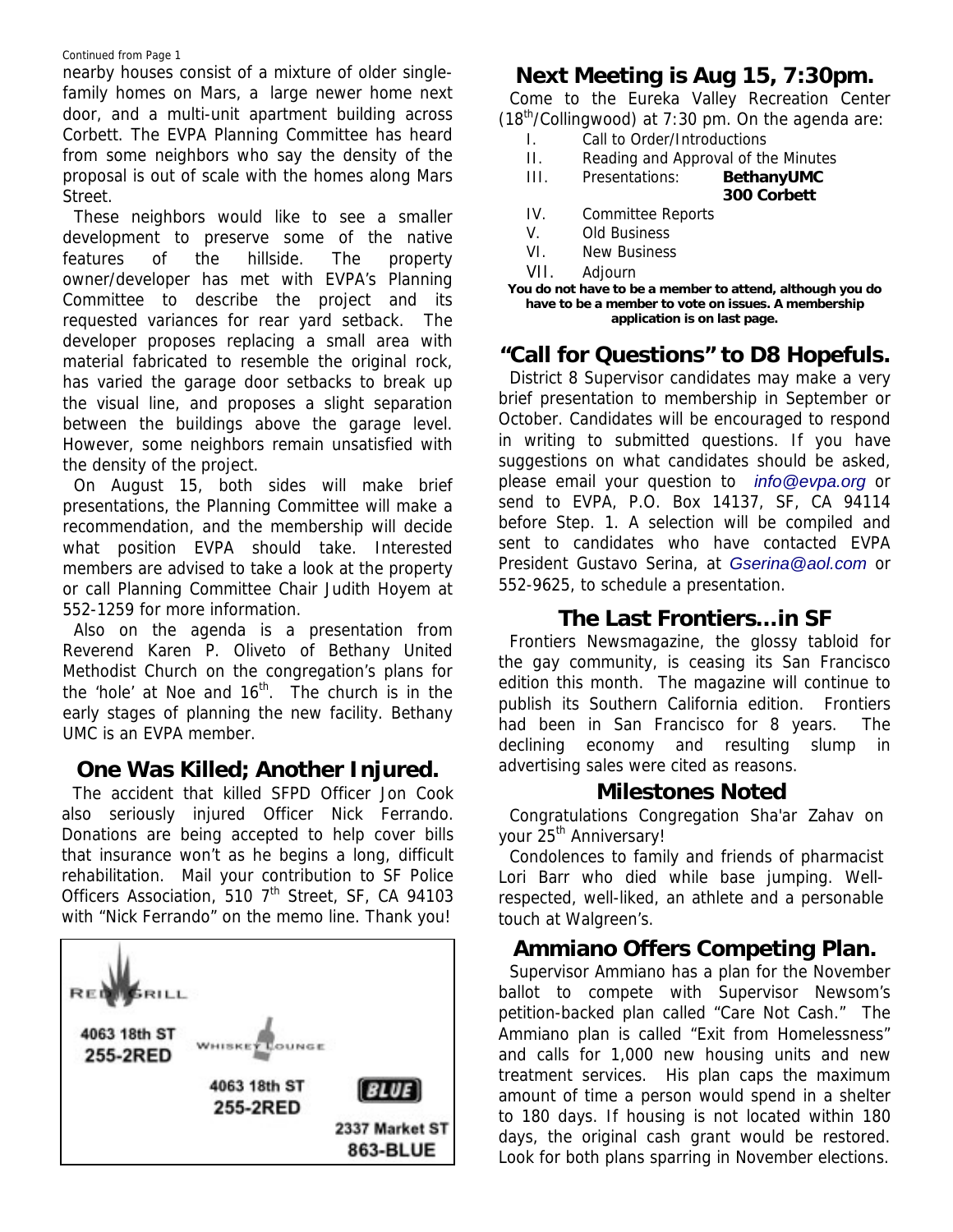#### **EVPA: Giving & Growing!**

A grateful "Thank You" to those who gave \$100 or more recently to support continued development and operation of Pink Triangle Park + Memorial:

#### **Tom Hanus & Michael Crawford Michael & Judith Hurley Alan Pardini and Ken Noyes**

Put your name up there in the September issue by sending your contribution in by 9/3! And we welcome these new members:

Kathleen Connell & Jaye Whittaker Suzanne Fanger Neil Gelineau (Does Your Mother Know) William Gravitt & Caridad Gravitt Trevor Hailey (Cruisin the Castro) Adam Hagan Jim Hammer Steve Jones & Nancy Stamm Mitchell Katz John Keating Tom Lucas Amy Meadows or Willie Garcia (A. G. Ferrari Foods) Tom Murphy Diane Nutting Anthony Rhody Dennis Richards Josephine Thompson Justin del Versano Jane Warner (San Francisco Patrol Special Police) David Weiss (Catch Resturant) Gary Weiss (Ixia) Frank Weiss (CastroSF.org) Sharon Woo (Walgreens) Durwood Zedd (Zedd Fine Art and Design)



**plaque remains, the trees have grown and partly shade PTP+M. EVPA has been and remains active in the neighborhood. Encourage others to join.**

#### **Minutes of EVPA's July 18, 2002**

**Call to order**: 7:30 pm Introductions of attendees. Minutes from last meeting approved (unanimous). **Committee Reports** 

UTNC. Committee met on Monday, July 15. Discussed property owner, Bill Gravitz CUP to lease roof and basement space for antennas to Verizon Wireless. Update on the news rack issue. Committee is putting together a list of locations for placement and will have a recommendation in the Fall. Next Castro Bubble Bath (street cleaning event) is being planned for the area around Pink Triangle Park (PTP). A date has not yet been determined. Next meeting 8/12 at CHAT café.

Internal Affairs. Officer and Board Member elections will be held in November. Anyone interested in running should contact Tom Hanus.

Membership. Wine tasting event was held as a fundraiser for the PTP project on Saturday, July 13 at A.G. Ferrari on Castro Street. The next wine tasting will be held at the same location on Saturday, August 3 from 4 until 7pm. A similar event is being planned in association with Zedd Fine Art at 18th Street and Sanchez for Thursday, 10/10. Donors of \$100 or more to the PTP project will receive mention in the EVPA Newsletter, Eureka! A website for the PTP project has been created. The address is www.PinkTrianglePark.org. Ideas for fundraising events were solicited and the submission deadline for the next issue of Eureka was identified as August 2.

Finance. June Financial condition and 6-month budget to actual statement were presented. Motion was offered to allow addition of wording to the Finance Committee Mission Statement. Motion was tabled to the Board of Directors. Next meeting Aug 13 at Herb's.

Ed & Rec. EVRC renovation remains in the planning stages at the SF Ed and Rec Department. The committee has an open position for a member and will consider any applicants. Recruitment for volunteers to tend the entrance at the Castro Street Fair (October 6, 2002) was announced. Report on the committee's assigned to task develop text to tell the "Pink Triangle Story". The following goals of the project were stated: 1.) to increase awareness of LGBT victims of the Nazi regime 2.) to preserve the memory of these individuals 3.) to encourage visitors to reflect upon the moral and spiritual questions raised by this history 4.) to remind visitors of their individual responsibilities as citizens of a democracy. Ideas for the text are welcome all interested parties and can submit them via the PTP website at www.PinkTrianglePark.org

Safety. Vagrancy at Pink Triangle Park has been a problem. Captain Corrales at Mission Station has been notified.

Planning. Update on the 300 Corbett street project. The committee has thoroughly reviewed the issue and has spoken with both sides of the project. The committee is trying to identify a middle ground between development and saving the topography of that area. A decision has been made to postpone presentation to the general membership until the August meeting so that both the developer and opposing neighbors can be heard. SF Planning Commission is in limbo as the mayor has pulled his appointments.

**Old Business** --None. **New Business:**

Bill Gravitz , the owner of a mixed use building at 15th Street and Sanchez has applied to the Planning Commission to allow installation of roof antennas and basement equipment by Verizon Wireless Company. Jennifer Donnely of Verizon also attended to answer questions. Bill used simulated photographs to show the aesthetic effect of the roof antennas. Membership raised questions regarding the health impact of the microwave technology and expressed concerns that the site would accommodate a single user (Verizon) rather than multiple users. Bill and Jennifer responded that the health effects met all regulations and were not a subject of the CUP in question. A motion was made to send a letter of support for the CUP. The motion carried.

A motion was made to send a letter to the advisory committee responsible for planning the installation of new newsracks in the neighborhood. The letter will indicate that EVPA is currently identifying preferred locations in the Upper Market/Castro area and will submit these findings shortly. The motion carried.

A motion was made to send a letter to Captain Corrales of Mission Statement indicating support of the Police Department's proposal for a night-time closing of the public toilet located in front of the Chevron Station at Castro and Market Street. The motion carried.

**Adjourned:** 9:05pm